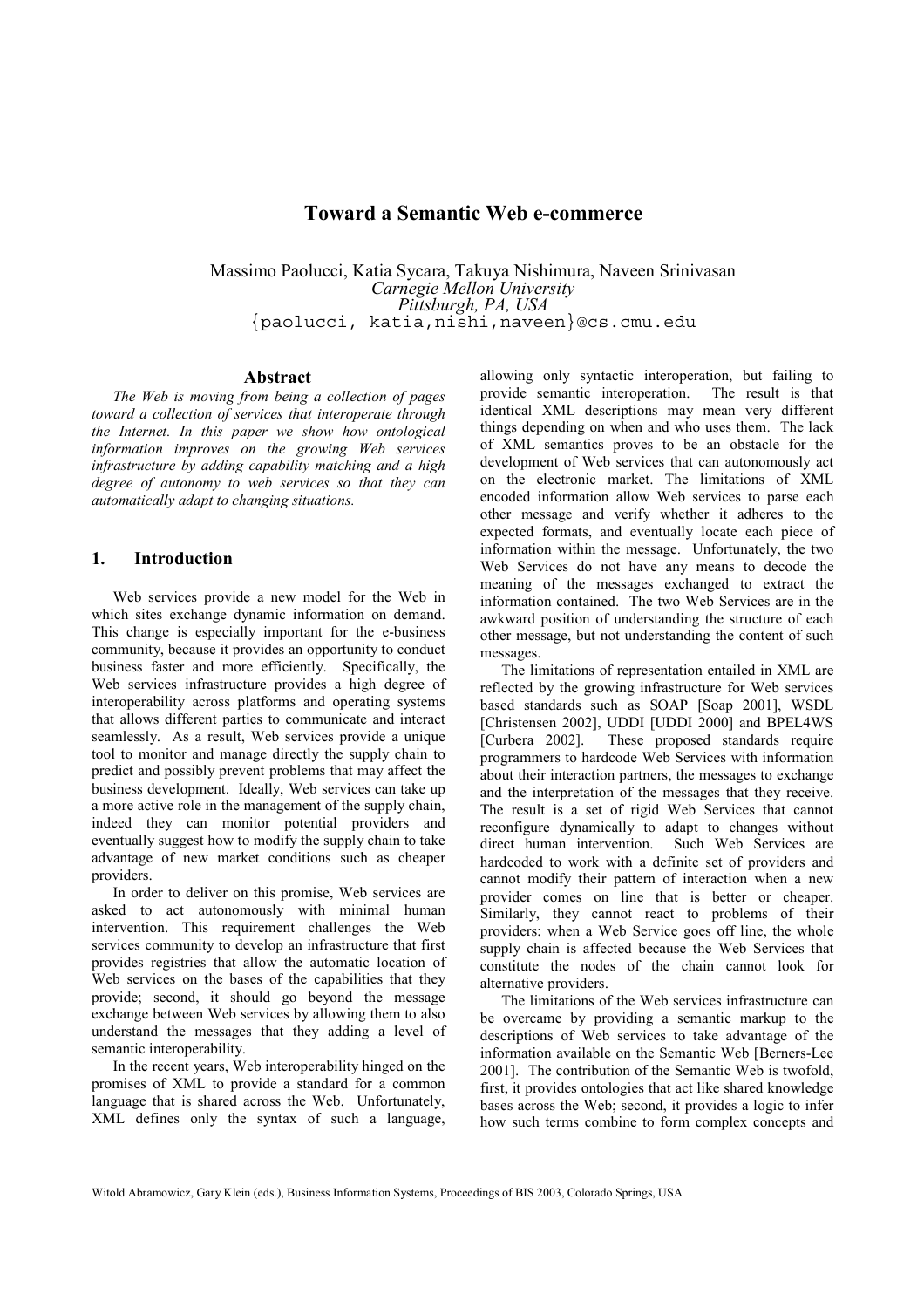how do they interact with the knowledge already accumulated by the agents. From the point of view of Web services, ontologies function as universal dictionaries so that all Web services share the same interpretation of the terms contained in the messages that they exchange, and by derivation of the whole messages. Furthermore, ontologies provide the bases for the description of capabilities of Web services that cannot be expressed using plain XML nor by any of the Web services standards.

DAML-S [DAML-S 2002] assumes the task of bridging the gap between the Web services infrastructure based on WSDL and the Semantic Web. Specifically, DAML-S defines a DAML+OIL [DAML+OIL 2001] ontology for the description of Web Services which provides the definition of three different aspects of Web services. The first aspect is the description of the capabilities of the Web service to specify what service is provided. The second aspect is the specification of how the Web service accomplishes its task to specify in details how the service achieve its goals, and what are the requirements on potential requesters that want to interact with it. The last aspect of DAML-S includes a specification of how the information exchanged by the Web service and it requesters maps into actual the messages exchanged by the different parties.

DAML-S provides only the specification of Semantic Web services, still this specification needs to be matched by the implementation of tools for the construction of actual Web services that adhere to the DAML-S specifications. In this paper, we discuss the implementation of such tools. Specifically, we discuss the implementation of the DAML-S Matchmaker, a Web services registry that enhances the UDDI registry with matching of capabilities of Web services to allow the location of Web services on the bases of what they provide rather than their name, ports or other contingent information. Furthermore, we discuss the implementation of a DAML-S Virtual Machine that allows the autonomous interaction and invocation of Web services based only on the DAML-S specification with no need of the prior hardcoding that would be needed by Web services specifications such as WSDL or BPEL4WS.

The rest of the paper is organized as follows: first we will discuss the problem of capability matching, our solution and the application to UDDI. The result of the matching process is a set of potential providers that solve problems for a requesting agent. The task of the requesting agent is to contact these providers and interact with them. The second part of the paper discussed the interaction process between the requester and the providers, and how such as process can be automatically controlled using DAML-S. Finally, we will conclude with an example that shows how all this machinery works together.

#### **2. A Capability-based Registry**

Web services are intrinsically social software artifacts, they do not exist in isolation, rather their work depends on the interaction with other Web services. Figure 1 describes a typical protocol of interaction between Web services. It involves three parties: a *provider* of the service, a *requester* of the service and a *registry* such as UDDI that mediates between the provider and the requester.



**Figure 1** Web Services Interaction Protocol

The interaction between the three parties can be roughly divided into four different phases.

1. Upon coming on line Web services *advertise* their capabilities (the services that they provide) with the registry. The registry in turn stores the registration for future use.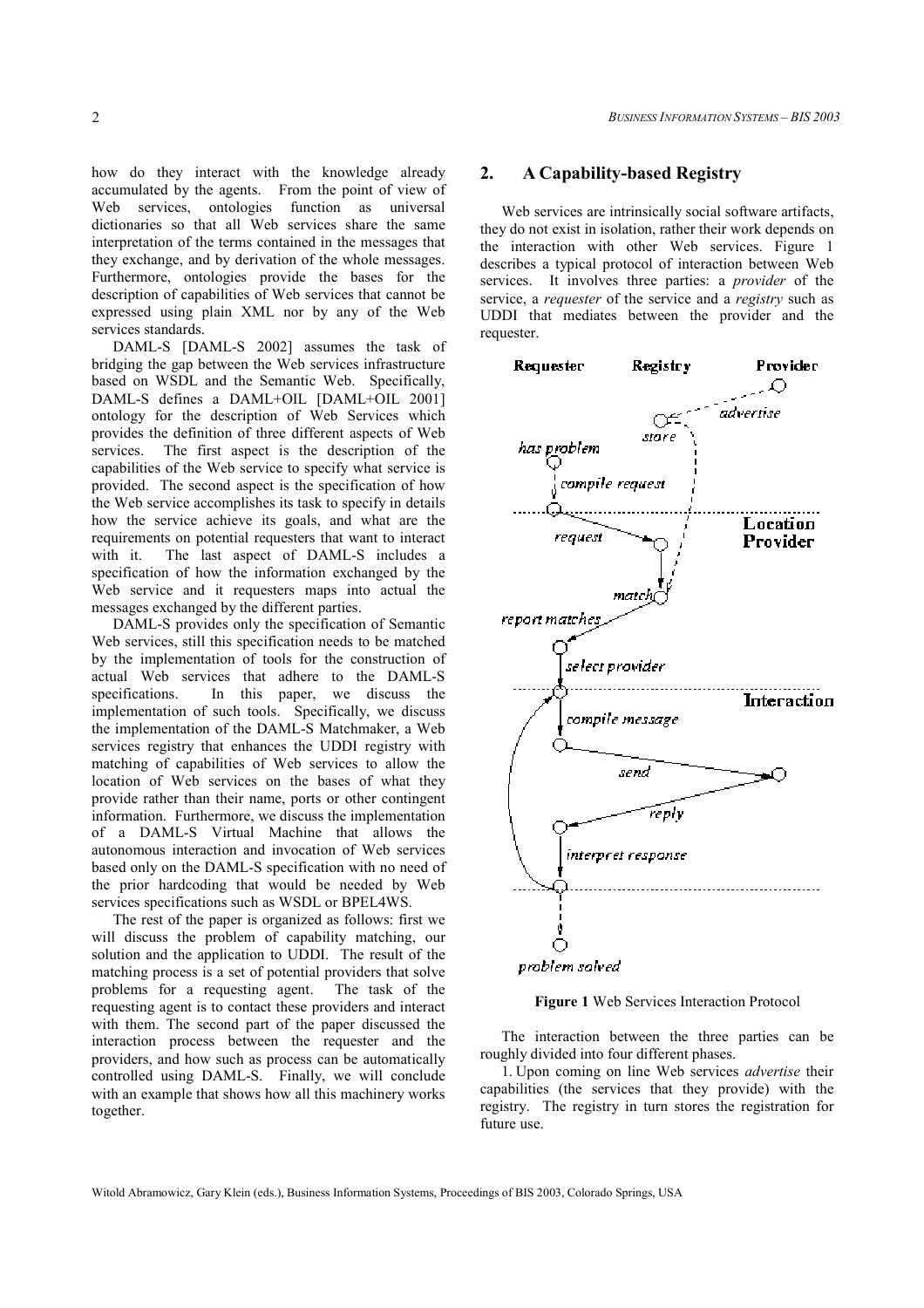2. When a requester Web service decides to subcontract the solution of one of its problems to other Web services, it *compiles a request* for the registry describing the type of service it requires. Crucially, the requesting Web service has no knowledge of the services available on line, therefore the only information that can be used to compile the request is the problem itself.

3. The registry compares the request with the advertisements it received to locate those Web services on line whose capabilities *match* the capabilities expected by the requester.

4. Finally, the requester selects the provider that best fits its needs and begin the interaction with it.

The interaction described above follows the same interaction pattern that that is usually accepted for Web services. Indeed, we could use UDDI in place of the registry. What is often overlooked is the crucial importance of describing capabilities, rather than contingent information about Web services such as their name or port in advertisements and requests. From the point of view of the requester, capabilities descriptions allow the specification of what it expects from the provider; while from the point of view of the provider, capability descriptions allow specification of what kind of problems it solves.

#### **2.1 Specification of capabilities in DAML-S**

As mentioned above, DAML-S is characterized by three modules: a Service Profile that describes the Web service and its capabilities, a Process Model that describes in details what the Web service does and how to interact with it, and a Service Grounding that maps the information exchanges described in the Process Model into actual messages between Web services.

DAML-S Service Profiles (hereafter just Profiles) describe Web services from different points of view. Firstly DAML-S describes the provider of the service in terms of who is responsible for the services and who to contact in case the services produced an unexpected behavior. In addition, the Profile provides a host of nonfunctional parameters that describe general properties of the Web service such as quality guarantees that it can provide, or speed of deliver. The last and most important part of Profiles is to describe capabilities of Web services.

DAML-S assumes a functional view of Web services: a Web service requires some input to perform its task, and generates some outputs as a result. Furthermore, a Web service will function correctly only when some conditions (the service preconditions) are satisfied in the World, and as a result of the Web service execution some effects emerge. Consider for example a book buying service. It

requires as precondition that the buyer has a credit card, and as input the credit card number and information about the book the buyer wants. The effect of the Web service is that the buyer owns the book and the output is a receipt that attests the ownership change.

In addition to describing Web services advertisements, Profiles also describe Web services requests for service, i.e. the expectations of the requester. The description is equivalent to the description of the advertisement with the only difference that requests describe a hypothetical Web service with whom the requester would like to interact, rather than a real one.

#### **2.2 Algorithm for capability matching**

An advertisement and a request match when the Web service advertised provides a service "sufficiently similar" to the service needed by the requester. In its strongest interpretation, an advertisement and a request are ``sufficiently similar'' when they describe exactly the same service. Unfortunately, this case is very unlikely; since advertisements and requests are authored by different parties with very different objectives, and without any a priory agreement, it is natural to expect some degree of mismatch.

Since exact matches are unlikely, the first requirement on the matching algorithm is to accommodate *flexible* matches, i.e. matches that recognize the degree of similarity between advertisements and requests, on the basis of the ontologies available to the Web services and the matching engine. Despite its flexibility the matching engine should maintain validity and recognize when an advertisement and a request describe functions that are so different that the matching process fails.

A capability matching algorithm for DAML-S profiles has been proposed in [12]. The basic idea underlying the matching algorithm is to verify whether the function described by the advertisement can be used in place of the function described by the request. More precisely, a match is recognized when the outputs of the request are subsumed by the outputs of the advertisement, so that the advertised function achieves all the results of the requester, furthermore, the inputs of the advertisement are subsumed by the inputs of the request, so that the requester has all the information that is needed to invoke the selected service. Degrees of matching are measured by the violations of the subsumption constraints, for example a match with a lower degree is recognized when the output of the advertisement is subsumed by the output of the request. Matching flexibility is constrained by existing DAML ontologies, no matching is recognized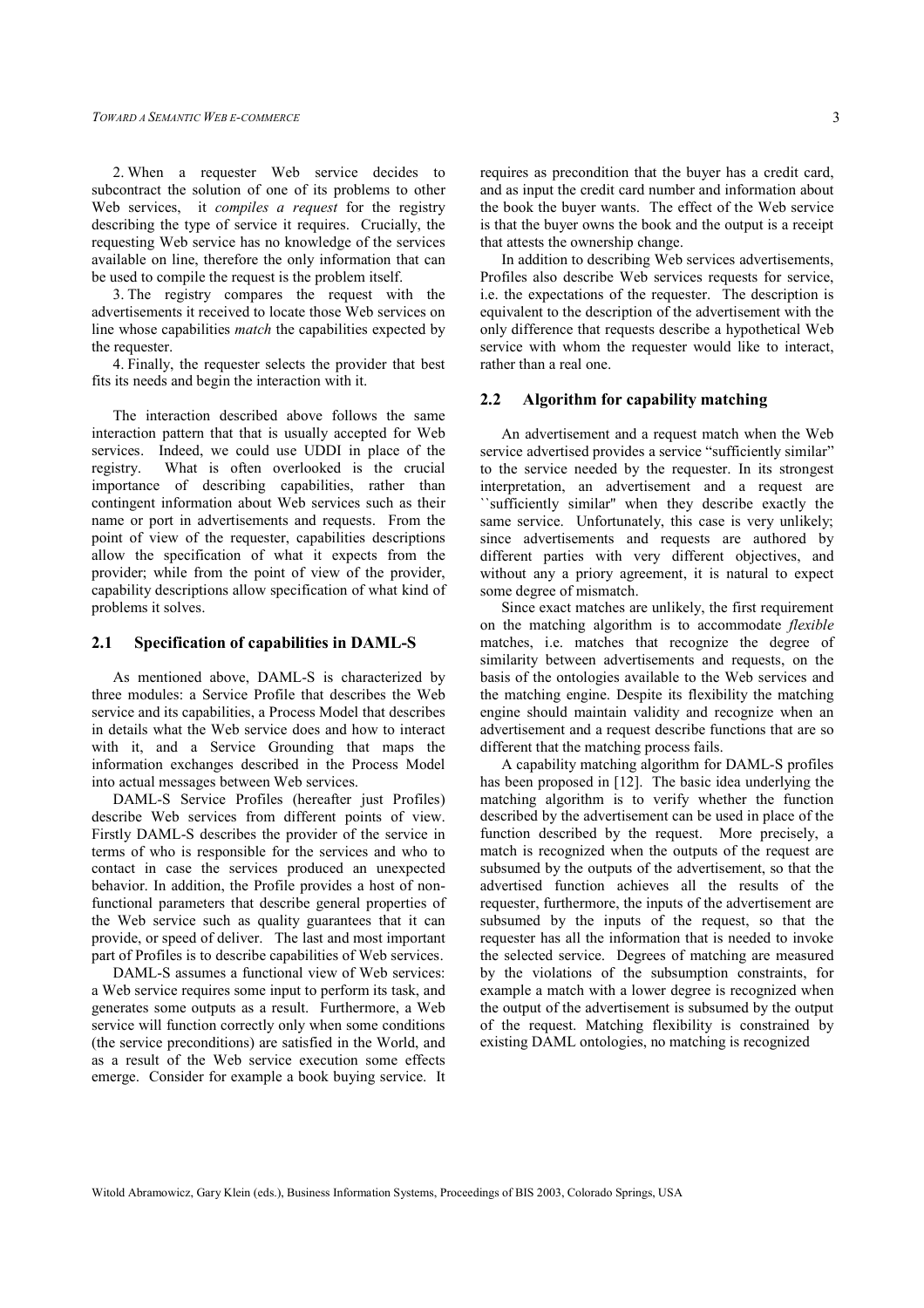

**Figure 2:** The architecture of the DAML-S Matching Engine

when no subsumption relation between advertisement and request is recognized.

The matching algorithm has been implemented to control the *DAML-S Matchmaker* whose architecture is displayed in figure 2. Advertisements are stored in the *AdvertisementDB* component and indexed using ontologies downloaded from the Web and stored in the *OntologyDB.*

Upon receiving a request, the *Matching Engine* component selects advertisements that are relevant for the current request; then it uses the *DAML+OIL Reasoner* and the ontologies downloaded to select the advertisements that really match the request and compute the degree of such match.

### **3. Enabling capability matching in UDDI**

The Universal Description Discovery and Integration (or UDDI) [15] is an Internet wide registry of

Web services; because of its strong industry backing, UDDI is expected to become the standard registry for Web services. UDDI allows businesses to register their contact points, and a host of useful information about Web Services such as binding information to allow Web services to interact.

The architecture of the DAML-S/UDDI Matchmaker \label{DAMLS\_UDDI}

In addition, UDDI supports the association of an unbounded set of properties to the description of Web Services via a construct called *TModel*. TModels can be used to tag the type of service advertised and to provide abstract keys to be associated with a service specific value. For example, a service may

specify its category using the North American Industry Classification System (hereafter NAICS) [16] published by the US Census. While TModels support the association of any type of data with the advertisement, their meaning is not codified, therefore two different TModels may have the same meaning. Ultimately, their ability of describing a Web service is conditioned on a shared understanding of their meaning.

UDDI supports only a keyword based search of businesses, services and TModels in its repository. In addition services can be searched by their type specification through TModels. For instance, it is possible to search for all the services that adhere to the WSDL representation or that have a specific value associated with a TModel. Since search in UDDI is restricted to keyword matching, no form of inference or flexible match between keywords can be performed.

The limitation of UDDI is its lacking of an explicit representation of the capabilities of the Web Service. The



**Figure 3** The architecture of the DAML-S/UDDI Matchmaker \label{DAMLS UDDI}

Witold Abramowicz, Gary Klein (eds.), Business Information Systems, Proceedings of BIS 2003, Colorado Springs, USA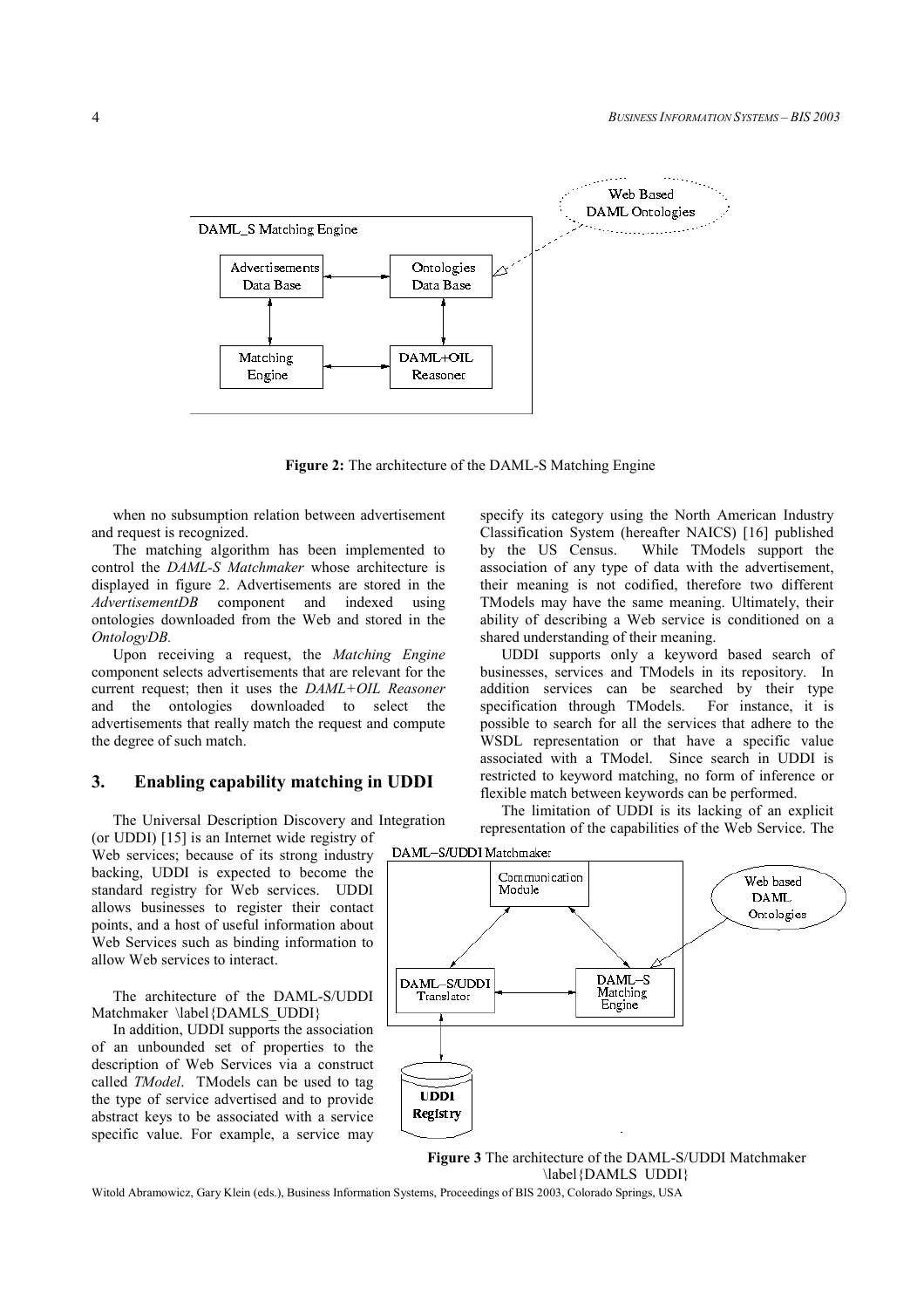result is that UDDI supports the location of essential information about the Web service, once it is known that the Web service exists, but it is impossible to locate a Web service only on the bases of what problems it solves. To solve this problem, a translation function from DAML-S Profiles to UDDI record has been proposed [13]. At its core of this function defines a set of TModels that correspond to properties of DAML-S Profiles therefore allowing any DAML-S profile to be recorded as UDDI record<sup>1</sup>.

The DAML-S/UDDI Matchmaker<sup>2</sup> uses the DAML-S translation function described above to map DAML-S advertisements into UDDI records, and then it uses the UDDI registry to store and retrieve them. Furthermore, leveraging on DAML-S capability representation, the DAML-S/UDDI Matchmaker adds a semantic layer that performs a based capability matching between advertisements and requests using the matching engine described above and DAML ontologies published on the Web. The result of this work is empowering UDDI with DAML-S capability representation and with the corresponding matching mechanism to select Web services on the bases of their capabilities.

The architecture of the combined DAML-S/UDDI Matchmaker is described in figure 3. The Matchmaker receives advertisements and requests from outside through the {\it Communication Module}; upon recognizing that a message is an advertisement, the Communication Module sends it to the {\it DAML-S/UDDI Translator} that constructs a UDDI service description using information about the service provider, and the service name. The result of the registration with UDDI is a reference ID of the service. This ID combined with the capability description of the advertisement are sent to the DAML-S Matching Engine that stores the advertisement for capability matching. Requests follow the opposite direction: the Communicator Module sends them to the DAML-S Matchmaker that performs the capability matching. The result of the matching is the advertisement of the providers selected and a reference to the UDDI service record. The combination of UDDI records and advertisements is then send to the requester.

This system show the limits of UDDI and the value added by DAML-S and its support for functional descriptions and matching upon functional descriptions of services. Current work on this project attempts to reach a closer integration between UDDI and DAML-S by modifying the UDDI API to allow direct queries for

capabilities and a complete integration of the DAML-S Matching engine with UDDI.

### **4. Managing Web services Interaction**

The location of providers is an essential step toward a business interaction, but the conclusion of the business requires the direct negotiation between the buyer and the seller. E-commerce transactions are more complicated than traditional client/server transactions in which the client just asks questions to the server, rather e-commerce transactions proceed through a refinement process in which the buyer and the seller respond to each other until they agree on the product and the price. For example, a transaction with an on-line travel agent typically requires the user to specify the date of travel, departing and arrival locations, but then the Web site proposes different itineraries and asks the buyer to make a selection. Still, ecommerce transaction are very structured so that both parties always know whose turn is next, and what kind of information to expect. This is in contrast with unrestricted conversations that can be generated by software agents which are governed only by the specification of speech acts that can be combined in any arbitrary way [9].

The DAML-S Process Model assumes that Web services will interact in a way that will be more similar to the interaction with Web sites than inter-agent communication. This view is consistent with growing infrastructure for Web services and proposed interaction specifications such as BPEL4WS [4]. The Process Model fulfills two tasks, the first one is to specify the interaction protocol in the sense that it allows the requester to know what information to send to the provider and what information will be sent by the provider at a given time during the transaction. In addition, to the extent that the provider makes public its own processes, it allows the client to know what the provider does with the information.

Operationally, a Process Model is defined as an ordered collection of processes organized on the basis of a workflow which specifies the sequence of processes performed by the provider during the transaction. Each process is defined as a transformation between an initial state and a final state, where the initial state is specified by the inputs of the process and the preconditions for the process to run successfully. The final state is described as a set of outputs, or information that results from the execution of the process, and a set of effects that represent physical changes that result from the execution of the process. DAML-S distinguishes between external and internal input and outputs: external input and outputs correspond to incoming and outgoing messages between the provider and the requester; internal input and outputs feed into each other within the workflow of the provider

<sup>&</sup>lt;sup>1</sup> Note that mapping from UDDI to DAML-S Profiles is meaningless, since some of the information stored in UDDI is not represented in the Profile, but in other modules such as the DAML-S Grounding.<br><sup>2</sup> The DAML-S M

Matchmaker is available at www.damlsmm.ri.cmu.edu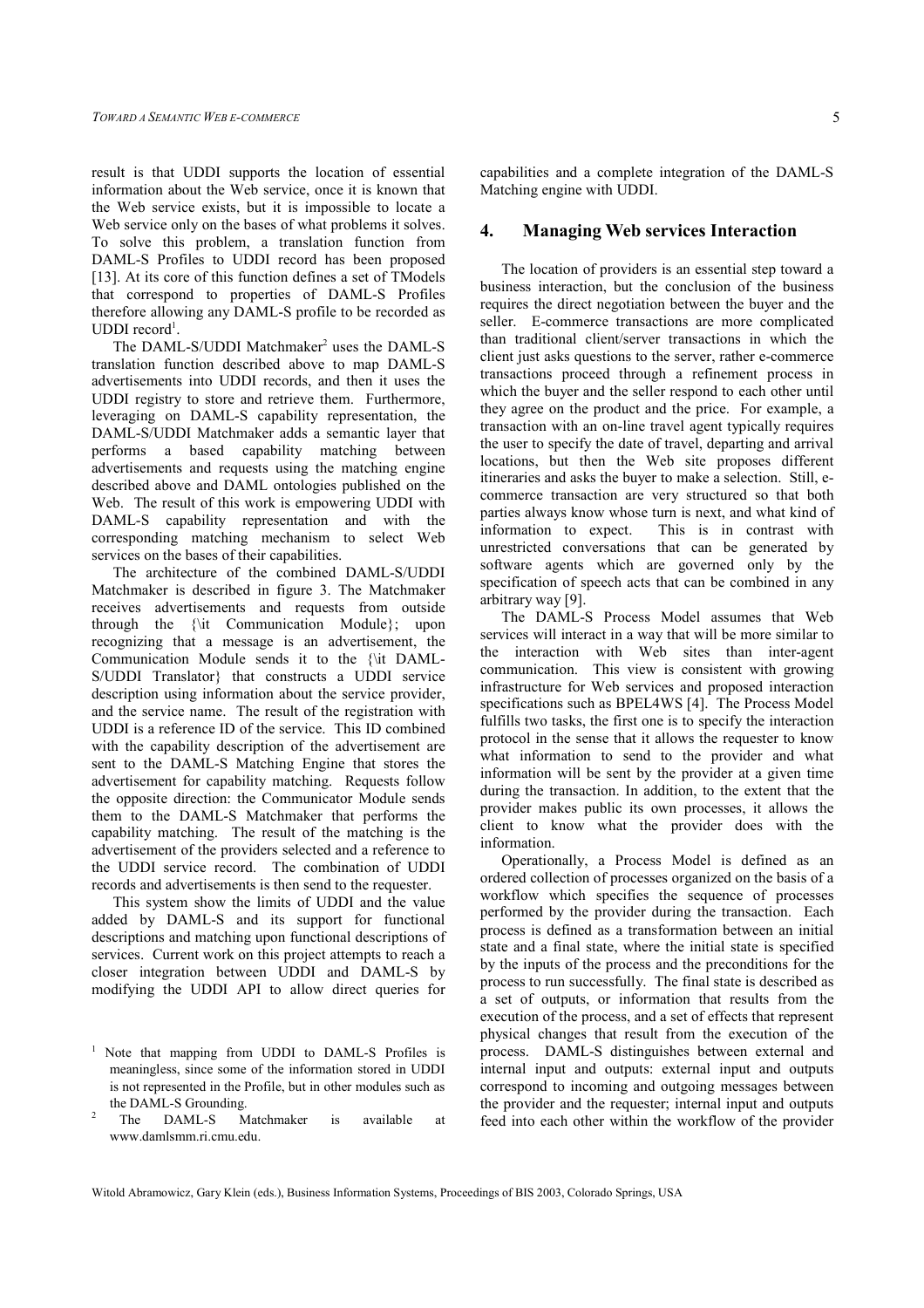and are used to specify what the provider does with the information received from the requester.

During the interaction with the provider, the requester analyzes the process model to infer the messages that they will exchange, specifically, the requester attempts to infer the inputs the provider needs and the outputs that result from the execution of the process. Ultimately, by following the process model of the provider and interpreting the information received, the requester can infer what information the provider expects at that time, or what information that provider will send next.

specifications of messages. From WSDL it inherits the definition of abstract message and binding, while the information that is used to compose the messages is extracted by the execution of the process model.

## **5. A Web Service Architecture**

DAML-S Process Model and Grounding provide the specifications of the interaction between the provider and the requester, but they leave open the problem of making use of the information that they provide in real



**Figure 4** Description of DAML-S Web Service architecture

Implicitly, the process model of the provider specifies the interaction protocol between the provider and the requester providing details of what information the provider needs and in what order. The message format and the binding information is instead specified by the DAML-S Grounding.

The DAML-S Grounding transforms the abstract description of the information exchanges between the provider and the requester into messages that can be exchanged on the net, or through procedure call. Specifically, the DAML-S Grounding is defined as a one to one mapping from atomic processes to WSDL

implemented Web Services. In this paper, we propose a Web Service architecture that uses the information available in DAML-S descriptions, and specifically the Process Model and the Grounding, to interact with other Web services

The architecture we propose is described in the diagram in figure 4. The diagram can be divided in three areas: on the right is the *Application* which represents the main body of the Web service. Applications may range from financial consulting to travel booking to news reporting. Crucially, DAML-S does not make any assumption on the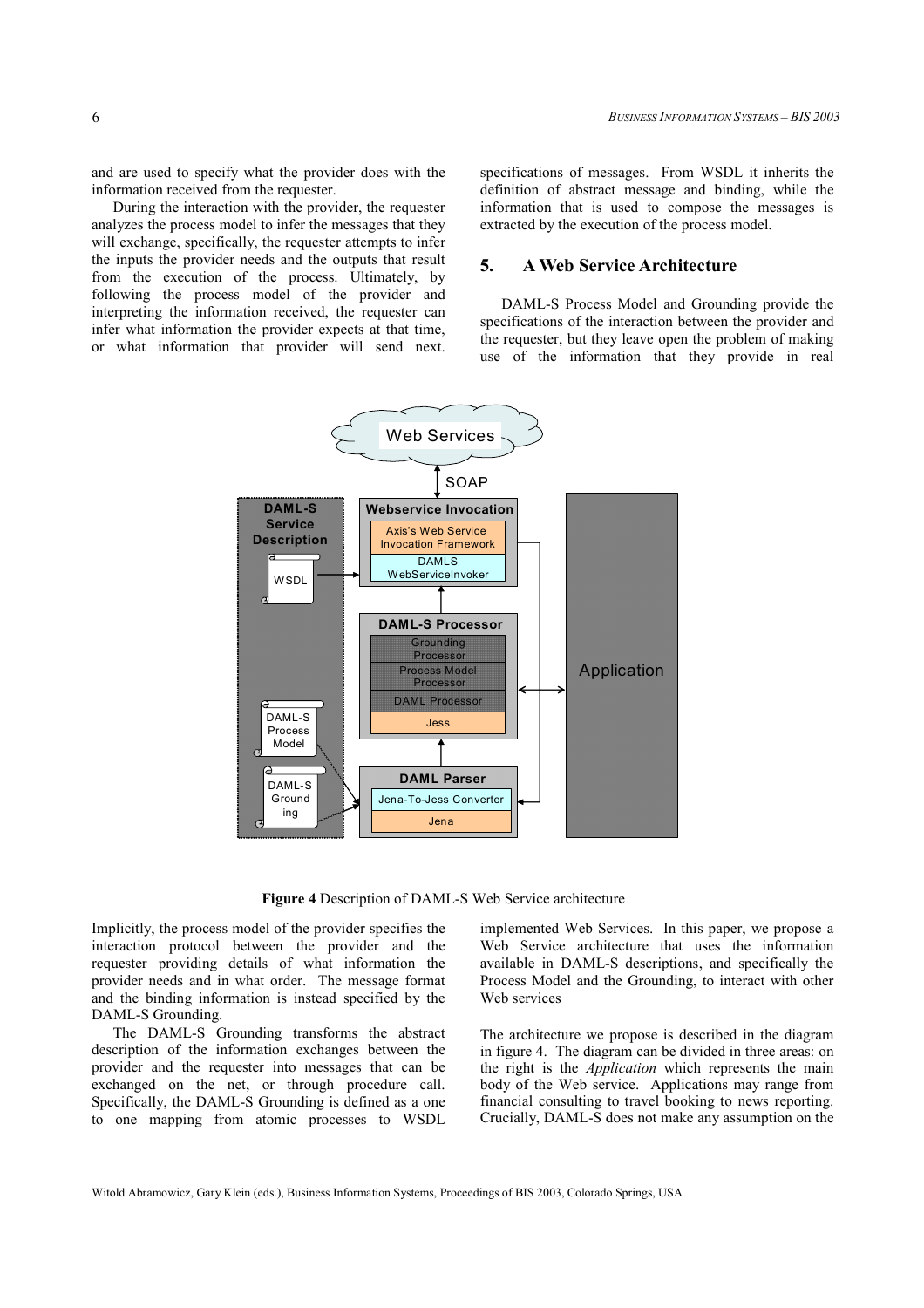application, nor on its internal structure therefore, from our point of view the application is just a black box.

The application communicates with other Web services through the *DAML-S port* that is defined in the middle layer. The DAML-S port is composed of three modules that are activated in sequence. The first module is a *DAML parser* that transforms DAML-S specifications for the Process Model and the Grounding into a set of predicates that provide a representation equivalent to the DAML-S descriptions, but in a format that can be interpreted by the JESS theorem prover [10]. The predicates are then passed to the *DAML-S Processor* that uses the Process Model and Grounding specifications to extract the interaction protocol with the provider and compose the abstract messages to exchange with the provider. Furthermore, the DAML-S Processor interacts with the Application to extract the information that forms the content of outgoing messages or to provide the information received through incoming messages. Such a mapping is used by the *Web service Invocation* module to contact other Web services. Messages received by Web



**Figure 5.** The Application Architecture

The scenario of the demonstration is the following, the user upon learning of the PI Meeting, loads the schedule of the conference annotated as a DAML ontology from the conference Web site using the Retsina Calendar Agent (RCal) [14], and asks RCal to plan a trip to the conference. RCal infers the schedule of the conference from the DAML annotated schedule and then uses that information to contact the DAML\_S Matchmaker described above to book locate Web Services for flight reservation and the Car Rental.

Upon locating and selecting the Web services, the RCal agent interact with them using the DAML-S port described above, which results in a booking of the flight to the conference and the car rental.

Finally the RCal records the schedule of the trip in the MS Outlook calendar of the user.

services follow the opposite path, they are first parsed by the Web service Invocation module that extracts the content of the messages, then they are parsed and

transformed into a Jess predicates and finally analyzed by the DAML-S Processor.

The diagram also shows the information used by the DAML-S port and the modules that access it. Specifically, the Process Model and Grounding are passed to the Parser, while the WSDL module is passed directly to the Invocation module that

The DAML-S processor is the core of our architecture, it is responsible for transforming the DAML-S specifications into abstract messages to be send to other Web services. Furthermore, the DAML-S Processor is responsible for the interaction with the rest of the application. The DAML-S processor is constructed as a stack of processors. At the bottom of the stack lies Jess [10], a Java implementation of CLIPS [3]. Jess performs a forward and backward inferences to derive the consequences of the knowledge it receives. A *DAML Processor* is built on top of Jess, using the DAML Jess KB framework [6], to provides an implementation of the DAML language within Jess. The result of the combination of DAML Jess KB and Jess is a DAML inference engine that we use to derive inferences from the ontologies loaded as well as the Process Model and the Grounding. The *Process Model Processor* and *Grounding Processor* contain rules that describe the semantics of DAML-S Process Model and Grounding. Specifically, they contain rules on the location of the next process to execute, its inputs and outputs as well as their transformations in abstract messages.

 In the previous sections we noted that DAML-S is mute with about to the Web service application and concentrates on the specifications of the interaction between Web services. Nevertheless, the application level is responsible for many of the decisions that have to be made while using DAML-S. For instance, the application level is responsible for the use of the information extracted from the messages received from other Web Services or to decide what information to send to other Web Services. In order to take advantage of the flexibility supported by DAML-S, the application level should support a decision system that makes nondeterministic choices while maintaining efficiency and control on the behavior of the Web Service. As a consequence, the neat picture shown in figure 4 results only partially true in real applications where the DAML reasoning cannot be restricted to the management of the port, but should be extended to the whole Application. In ultimate analysis, DAML-S requires applications that look more like intelligent software agents than traditional e-commerce applications.

### **6. Test Application**

To test our approach to DAML-S we implemented a B2C application in the travel domain in which Web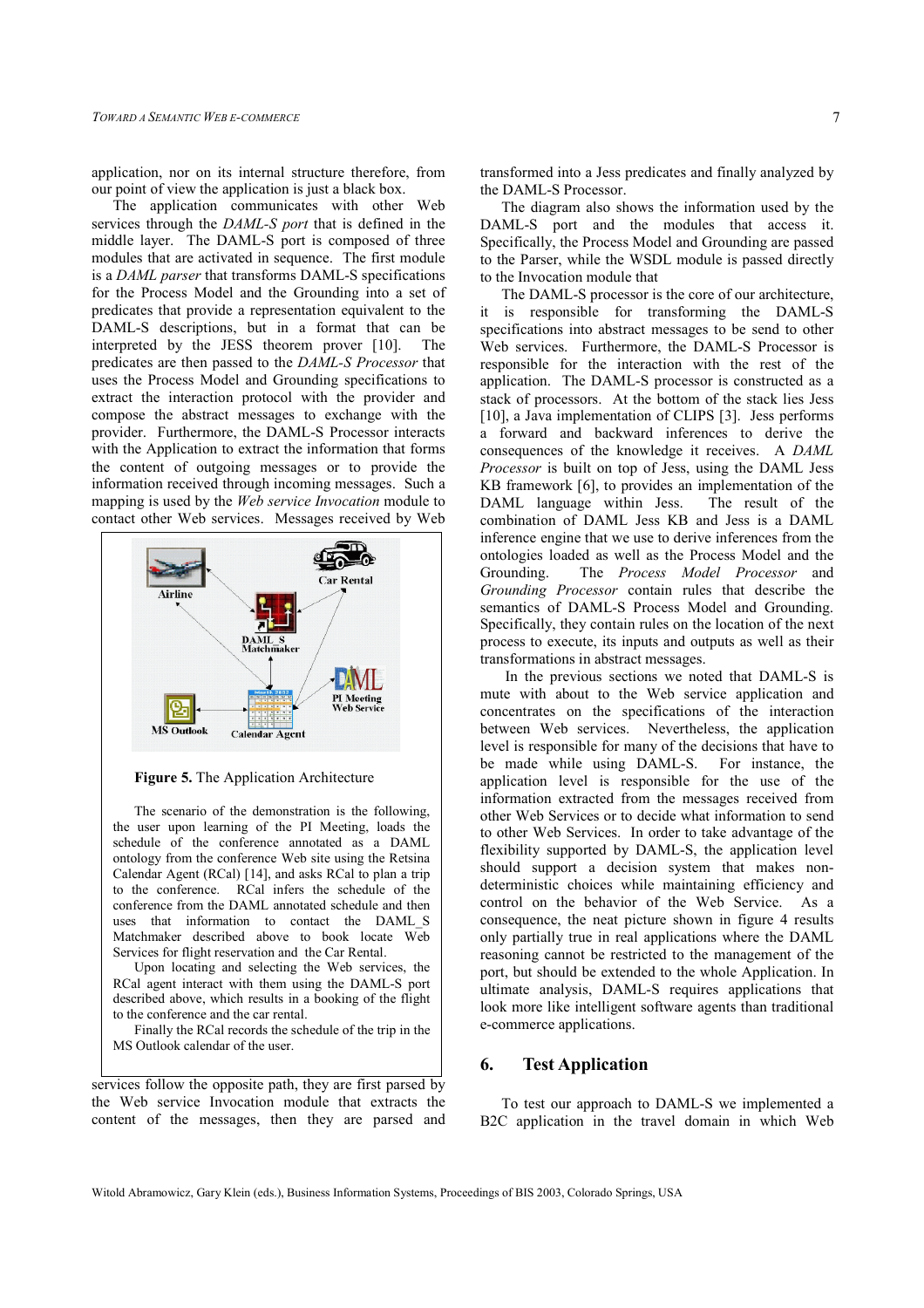In the implementation of the application, care was taken to reduce the hardcoding of communication information in the Calendar Agent, rather communication details have been inferred by the DAML-S Port described above using only Process Model and Grounding specifications. In addition we had to employ the HiTAP planner [11] to plan the trip to the conference. HiTAP is based on HTN planning [Erol94], but it also allows for interleaving of planning and execution which is fundamental to control the interaction between Web services since at planning time the Web service does not know which services are available, whether they will provide the information desired or what information will they need.

#### **7. Conclusions and Further Work**

In this paper we described how to use DAML-S to control the interaction between Semantic Web services. Specifically, we used DAML-S to describe capabilities of Web services so that they can find each other on the basis of the information that they provide, rather than incidental properties such as their name, port, or a free text description of what they do. Furthermore, we showed how DAML-S can also be used to control the autonomous interaction between Web services without any need of pre-programming hardcoding neither the sequence of messages to exchange nor the information to be transmitted.

The work presented here shows the importance of the Semantic Web and the need for widespread ontologies, to the point that without ontologies, this work would not be possible. In the Web service discovery phase, ontologies provide the basic information needed to describe input and outputs of Web services, as well as preconditions and effects. For one, inputs, outputs, preconditions and effects need to refer to objects or concepts in the World for which all the parties in the transaction need to have a shared knowledge and understanding. Furthermore, ontologies provide an inference framework that allows Web services to resolve discrepancies and mismatches between the knowledge that they are using. This is particularly relevant in the DAML-S/UDDI matchmaker that has to abstract from the superficial differences between the advertisement and the request to recognize whether they describe the same function. Finally, ontologies play an essential role during Web services interaction, because they provide a shared dictionary so that Web services can understand each other messages. In addition, ontologies provide the basics for the use of the

knowledge exchanged by Web services by supporting inferences when new knowledge is added.

Our work highlights some of DAML-S advantages. The application described in this paper shows that indeed DAML-S supports autonomous invocation of Web services; but also shows that DAML-S provides only the base for autonomous invocations and that it poses hard requirements on the side of the application that have to make very difficult decisions to take advantage of DAML-S. It is still an open question whether DAML-S provides any advantage over other technologies even in absence of such powerful decision making mechanisms. Indeed, it could be claimed that the use of ontologies provide a more flexible interaction mechanism compared with the use of pure XML data type as supported by XML Schemas because mismatches between the information received and the information expected may be resolved through logical inference.

Future work toward the completion of a DAML-S toolkit that supports the implementation of Web services involves a tighter integration between the DAML-S port and the discovery mechanism. Specifically, we need to address issues like automatic generation of advertisements from the problem description and criteria for the selection of the best provider out of a pool of candidates. Furthermore, the Matchmaker may provide the rational of behind the matches that it found. Such matching rational may be of use both during the selection process, and during the interaction providing key information to be used to interpret messages exchanged by the Web services.

## **8. References**

- [Berners-Lee 2001] T. Berners-Lee, J. Hendler, and O. Lassila.: *The semantic web*.: Scientific American, 284(5):34--43, 2001.
- [Christensen 2002] E. Christensen, F. Curbera, G. Meredith, and S.Weerawarana.: *Web Services Description Language (WSDL) 1.1*: http://www.w3.org/TR/2001/NOTE-wsdl-20010315 2001.
- *CLIPS*: http://www.ghg.net/clips/CLIPS.html
- [Curbera 2002] F. Curbera, Y. Goland, J. Klein, Microsoft, F. Leymann, D. Roller, S. Thatte, and S. Weerawarana: *Business Process Execution Language for Web Services, Version 1.0*: http://www-

106.ibm.com/developerworks/webservices/library/ws-bpel/

[DAML+OIL 2001] DAML Joint Committee.: *Daml+oil (march 2001) language*.:

- [DAMLJessKB]*DAMLJessKB*:http://plan.mcs.drexel.edu/projec ts/legorobots/design/software/DAMLJessKB/
- [DAML-S 2002] The DAML-S Coalition.: *Daml-s: Web service description for the semantic web*: In ISWC2002.

http://www.daml.org/2001/03/daml+oil-index.html 2001